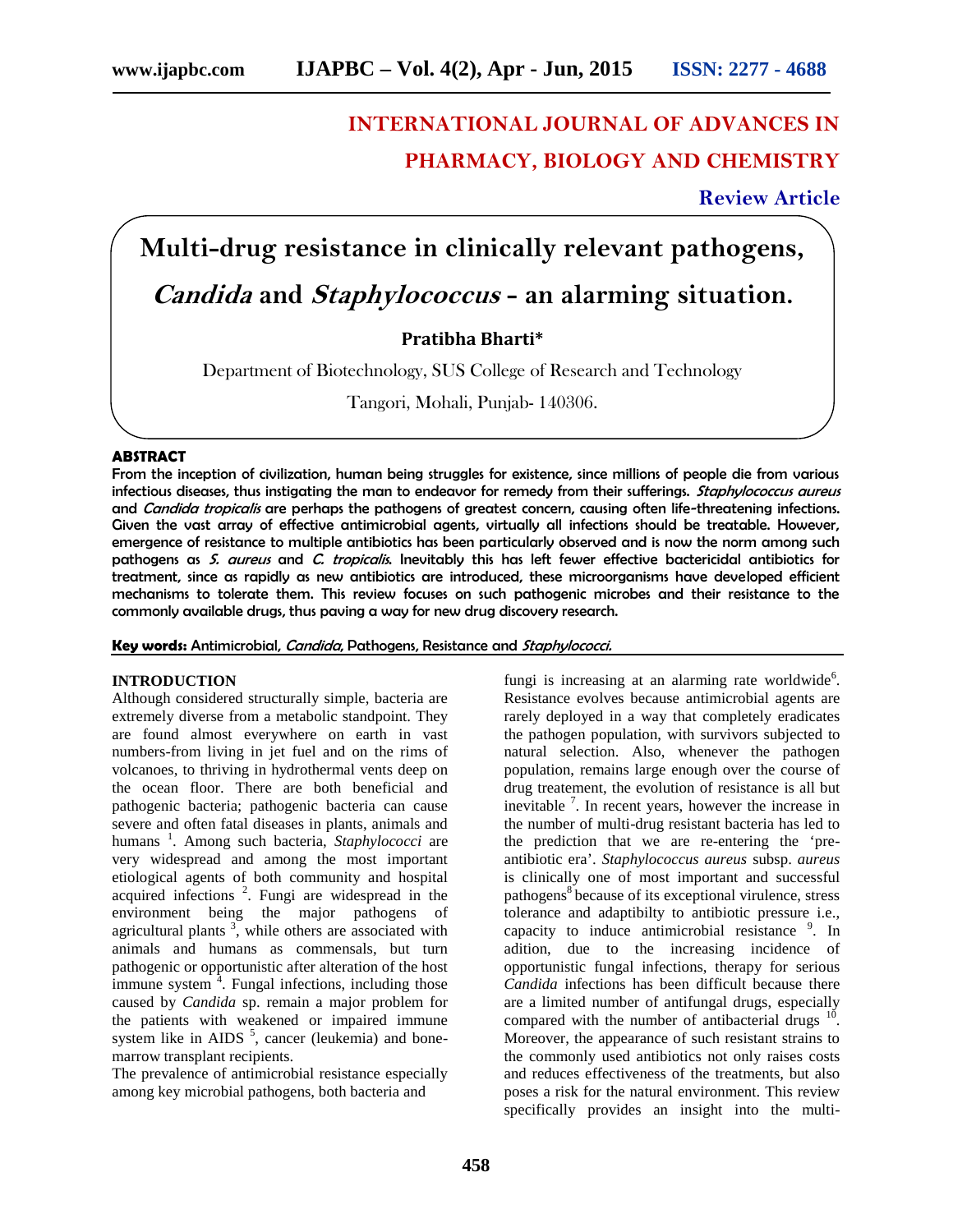antibiotic resistance of the widespread *Staphylococcus aureus* and *Candida tropicalis* infections, including its mechanism, against a class of commonly used drugs.

#### **PATHOGENESIS**

Pathogenesis involves the interaction of two partners with input from the environment <sup>11</sup>. Staphylococcus *aureus* is often the first bacterium to be cultured from  $\sum$  from  $C$ . *albicans* to non-*albicans* Candida (NAC) the respiratory tract in infants and children with  $\sum$  tropicalis as the most important species  $2^2$ the respiratory tract in infants and children with cystic fibrosis <sup>12</sup> and from the skin of around a third of the population. The organism is highly resistant to adverse environmental conditions and resists drying as well as high NaCl concentrations, enabling a probably temporary and even permanent colonization of skin and nasal mucosa  $13$ . These factors account it as one of the major resistant carrier strain in the nasal mucosa of general population with a mean carriage rate of  $37.2\%$  <sup>14</sup>. Apart from the skin, throat and nasal mucosa, *S. aureus* may be present in the colon and urine of a healthy person, where it can cause a range of illnesses. These range from minor skin inflammations (such as pimples, boils and cellulites), alimentary poisoning, osteomylitis, toxic shock syndrome (TSS), staphylococcal scalded skin syndrome (SSSS) and bacterial endocarditis to life threatening sepsis, pneumoniae and meningitis  $15$ . It is also prevelant in the environment, especially around people, in animals (on the skin and mucosae) and food. Moreover, methicillin resistant *S. aureus* (MRSA) is acknowledged to be a human commensal and pathogen having a number of "virulence factors" that enable them to result in disease  $^{13}$ .

Among fungi, *Candida* sp. produce a broad range of serious illnesses in immunocompromised <sup>16</sup> and in hospitalized hosts where it may turn into opportunistic pathogen causing local and systemic infection. *Candida* sp. are the third most common pathogens as causative agents of nosocomial bloodstream infections in premature infants  $17$  and the fourth commonest cause of bloodstream infections in pediatric ICU patients <sup>18</sup> . *Candida* sp., the most common etiologic agents in these infections, is a normal commensal of humans found in the respiratory, gastrointestinal and genitourinary tracts, skin as well as mucosal membranes. The spectrum of infection with *Candida* sp. thus range from superficial candidiasis of the skin and mucosa (oral and oesophageal) to more serious life threatening infections, deep seated, deeply invasive, systemic and hematogenously disseminated  $^{19, 16}$  spreading to virtually any organ. Invasive *Candida* infection includes pneumonia, blood stream, GI, ophthalmological, CNS, renal, ocular, bone and joint infection due to the extent of adherence to tissues and gingival epithelial cells. This correlates with the

pathogenecity in humans and animals, with *C*. *albicans* exhibiting the greatest adherence capacity, followed by *Candida tropicalis* <sup>20</sup> which is now emerging as the most important species responsible for invasive candidiasis  $2^1$ . Moreover, candidemia, has increased worldwide over the last 20 years <sup>16</sup> especially in cancer  $22$  and critically ill patients. *Candida* sp. associated with candidemia have shifted from *C*. *albicans* to non-*albicans Candida* (NAC) sp. <sup>16</sup>, accounting for approximately half of the reported cases 25, 26 .

#### **DRUG RESISTANCE IN PATHOGENS**

Antimicrobial drug resistance, the ability of a microorganism to withstand the effects of antibiotics, is an important biological phenomenon that has a considerable impact on animal and human health  $27$ . The widespread and sometimes inappropriate use of antimicrobials sometimes as growth enhancers in animal feed accompanied by the relative ease of spread of antimicrobial-resistant bacteria cross geographic barriers contribute to the evolution of multi-antibiotic resistant bacterial species <sup>28</sup>. A report indicates increasing antimicrobial resistance in all health care associated pathogens  $^{29}$  and the increasing prevelance of clinical drug resistance in recent decades due to the greater use and abuse of otherwise efficacious antimicrobial agents  $27$ . As a consequence of such antibiotic overuse and misuse, nosocomial infections caused by 'multi-drug resistant' pathogens represent a physician's nightmare through out the world <sup>30</sup>. The common mechanisms of microbial drug resistance (Figure 1) may involve either the overproduction of the target enzyme thus preventing the drug to inhibit the biochemical reaction completely or by alteration of drug target to avoid the binding of the drug to the target; or prevention of drug entering into the cell membrane/cell wall level or else the drug may be pumped out by an efflux pump; moreover the cell has a bypass pathway that compensates for the loss-of-function inhibition due to the drug activity. Enzymes also play a major role in drug resistance; some (mainly fungal) that convert an inactive drug to its active form are inhibited or some enzymes which degrade the drug may be secreted to the extracellular medium by the cell  $31$ . .

#### **Bacterial drug resistance:**

Drug resistance has emerged in a burgeoning number of bacterial genera and species accounting in more than  $70\%$  <sup>32</sup> throughout the world over the past 50 years <sup>33</sup>. Bacterial cells have multiple drug targets <sup>34</sup>, thus exposing various sites for antibiotic resistance (Figure 2). Only a few decades after the introduction of antibiotics into clinical practice, resistance by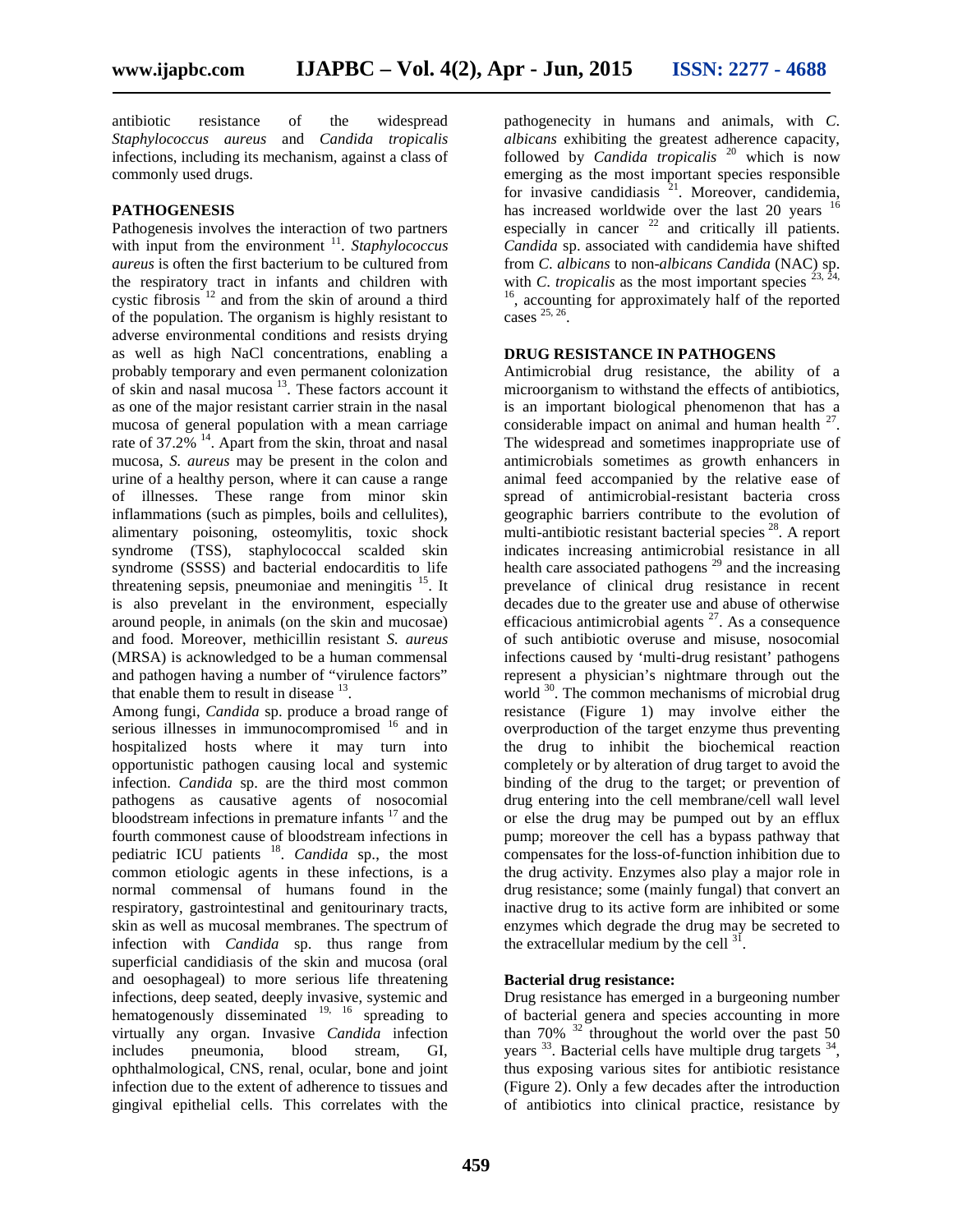opportunistic bacterial pathogens, both Gram positive and Gram negative bacteria, have become a major health concern especially towards the antibiotics in common use <sup>35</sup>. There has been a great concern about the development of resistance especially, among Gram positive pathogens, the so-called methicillinresistant bacteria and the particular strains which are causing problems at the moment are the methicillin resistant *S. aureus* (MRSA) <sup>36</sup>. In recent years, a dramatic increase in the incidence of nosocomial infections caused by *S. aureus* strains are owing to its resistance to multiple antibiotics (Table 1) because the strains that were methicilin as well as oxacillin resistant, (historically termed MRSA) have become less susceptible to, including the beta-lactam antibiotics (flucloxacillin, dicloxacillin), penicillin/beta-lactamase inhibitor combinations like, cephalosporins (cefazolin, cephalothin and cephalexin), carbapenems, non beta-lactam antibiotics like, macrolides and azalides, lincosamides, tetracyclines and aminoglycosides including clindamycin, lincomycin and erythromycin 37, 13. Teicoplanin and vancomycin often used as an antibiotic of last resort  $38$ , in recent times, have proved to be ineffective, with linezolid resistance worsening the situation. Probably, the last and only alternative for the treatement is using a combination of two oral antimicrobials, typically rifampicin and fusidic acid, since resistance develops rapidly if they are used as single agents. In the recent past, there has been a reemergence of antibiotic-resistant *S. aureus* in the genomics era  $39$ .

Mechanisms of antibiotic resistance in *S. aureus* mainly include enzymatic inactivation of the antibiotic as in case of penicillinase and aminoglycoside-modification enzymes. Staphylococcal resistance to penicillin is mediated by *blaZ* gene that encodes -lactamase, an extracellular enzyme, synthesized on exposure to -lactam antibiotics. This enzyme hydrolyzes the -lactam ring, affecting the activity of penicillin  $40$ . Resistance to aminoglycoside antibiotics occurs mainly due to genes encoding aminoglycoside-modifying-enzymes  $(AMEs)$ <sup>41</sup>.

Antibiotic resistance in *S. aureus* may also involve alteration of the target with decreased affinity for the antibiotic, notable examples being penicillin-binding protein 2 (PBP2 ) of methicillin-resistant *S. aureus* and D-Ala-D-Lac of peptidoglycan precursors of vancomycin-resistant strains; or *S. aureus* acquires complex genetic arrays like staphylococcal chromosomal cassette *mec* elements or the *vanA* operon through horizontal gene transfer  $42$ . Methicillin resistance requires the presence of the chromosomally localized *mecA* gene <sup>40</sup>, responsible for synthesis of PBP2 , a 78-kDa protein. PBPs are

membrane-bound enzymes that catalyze the transpeptidation reaction that is necessary for crosslinkage of peptidoglycan chains. Thus, resistance to methicillin confers resistance to all -lactam agents, including cephalosporins. Resistance to oxacillin arise due to -lactamase hyperproduction and one or more PBPs mutations <sup>43</sup>. Structural changes within the bacterial PBPs due to acquisition of metallo-betalactamases capable of rapidly degrading carbapenems results in resistance. Moreover resistance may be associated with changes in membrane permeability due to loss of specific outer membrane porins<sup>44</sup>.

Acquisition of a natural resistance gene, *cfr* (chloramphenicol-florfenicol resistance) is<br>responsible for linezolid resistant  $S$  *cureus*  $45, 46$ responsible for linezolid resistant *S. aureus* . Resistance to macrolides has been associated with the presence of erythromycin ribosome methylase (*erm*) genes which also confers resistance to lincosamide and streptogramin B antibiotics  $(MLS_B)$  phenotype), with the macrolide streptogramin resistance (*msr*) drug efflux mechanism yielding an  $MS_B$  phenotype 47 *.*

Drug resistance in *S. aureus* may also involve trapping of the antibiotic for vancomycin and possibly daptomycin. Two forms of *S. aureus* resistance to vancomycin have now been identified. One form has been identified in the VISA strains. The reduced susceptibility to vancomycin appears to result from changes in peptidoglycan biosynthesis resulting in irregularly shaped, thickened cell walls, accompanied with decreased cross-linking of peptidoglycan strands reduced amounts of L glutamine that is available for amidation of D glutamate in the pentapeptide bridge, thus resulting in more D-Ala-D-Ala residues available to bind and trap vancomycin and preventing the molecule from getting to its bacterial target  $48$ . The second form of vancomycin resistance has resulted because of the acquisition by probable conjugal transfer of the *vanA* operon from an *Enterococcus* that allows synthesis of a cell wall precursor that ends in D-Ala-D-Lac dipeptide rather than D-Ala-D-Ala. Synthesis of D- Ala-D-Lac occurs only with exposure to low concentrations of vancomycin, thus allowing continued peptidoglycan assembly <sup>49</sup>. As a result, the additional biosynthetic demands are limited and the VRSA strain is ecologically fit  $50$ . This ecological fitness, and the resistance of these strains to both lactams and glycopeptides all increase the likelihood that VRSA strains will rapidly become more prevalent <sup>51</sup>. Daptomycin resistance (DAP-R) in *S. aureus* often exhibit progressive accumulation of single nucleotide polymorphisms in the multipeptide resistance factor gene (mprF) and the yycFG components, involved in key cell membrane (CM) events, with mprF being responsible for the synthesis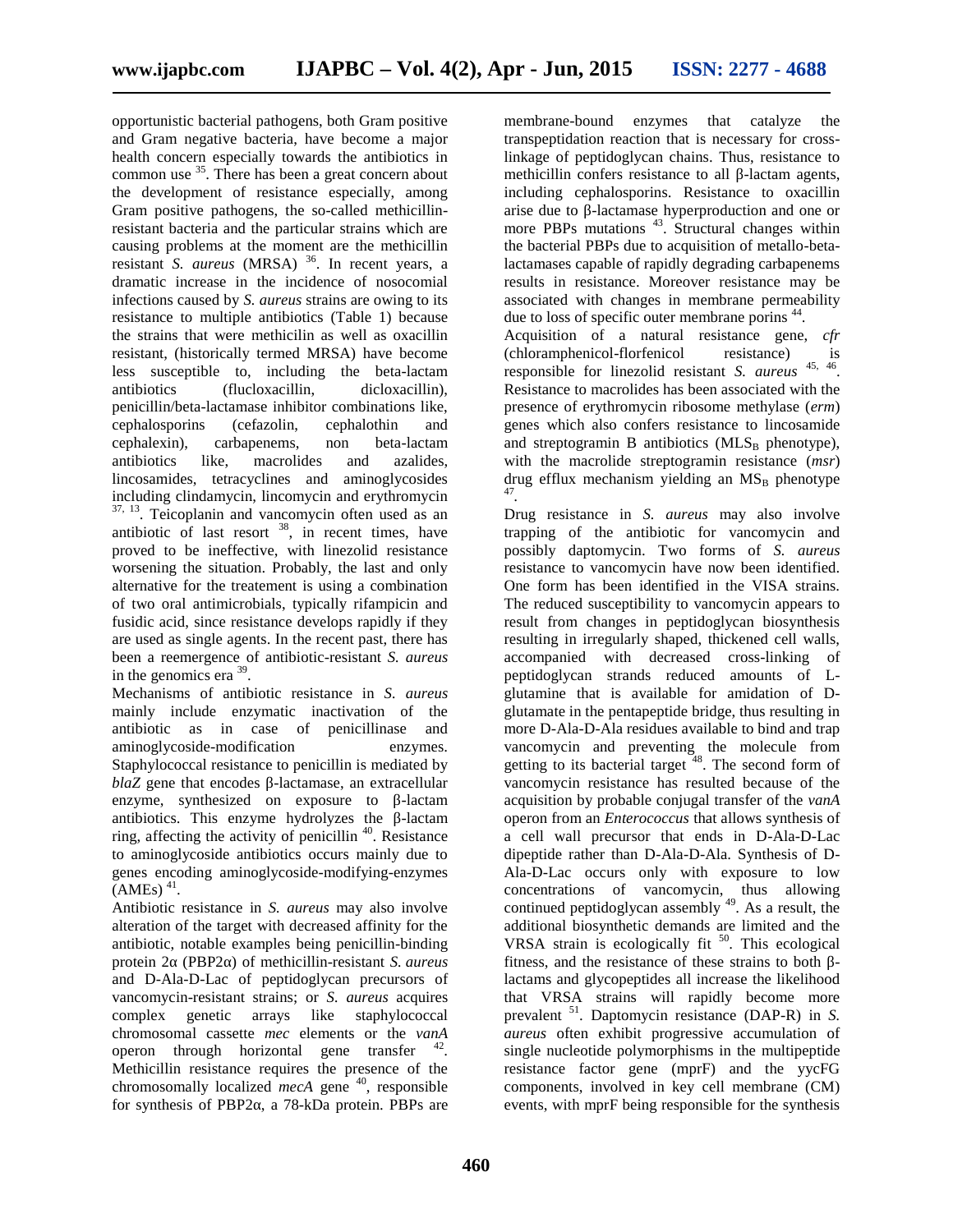and outer CM translocation of the positively charged phospholipid, lysyl-phosphotidylglycerol, while the yyc operon is involved in the generalized response to stress agentsf such as antimicrobials. Extremes in CM order, resistance to CM depolarization and permeabilization, and reduced surface binding of DAP along with modifications of the cell wall (CW) leading to enhanced expression of the dlt operon (involved in d-alanylation of CW teichoic acids) and progressive CW thickening are the major causes for appearance of DAP-R strains  $52$ .

Spontaneous mutations and positive selection are the main cause of resistance to other antibiotics, including some of the most recent ones like, including the fluoroquinolones, linezolid and daptomycin <sup>42</sup>. The mechanism of resistance in *S. aureus* to quinolones results from the stepwise acquisition of chromosomal mutations. Mutations generally occur due to the limited quinolone concentrations at staphylococcal infection sites accompanied with high bacterial population and presence of resistant bacteria<sup>53</sup>. Since quinolones act on DNA gyrase and topoisomerase IV, responsible for relieving DNA supercoiling and separation of the concatenated DNA strands, any change in amino acids present in critical regions of the enzyme-DNA complex (quinolone resistance–determining region) results in a reduction of quinolone affinity for both of these enzymes. Efflux pumps may also be involved in exhibiting resistance mechanism against fluoroquinolones and tetracycline by *S. aureus.* Resistance occurs due to induction of the NorA multidrug resistance efflux pump in *S. aureus*; increased expression of this pump can result in lowlevel quinolone resistance  $54$ . Two mechanisms of tetracycline resistance have been identified in *Staphylococcus* species: (i) active efflux resulting from the acquisition of the *tetK* and *tetL* genes located on a plasmid; and (ii) ribosomal protection mediated by *tetM* or *tetO* determinants located on either a transposon or the chromosome <sup>55</sup>.

Rifampicin resistance in *S. aureus* was closely associated with mutations in the  $rpoB$  gene<sup>5</sup> . Resistance occurs even with isolates from individuals who have never been exposed to fusidic acid. *S. aureus* produces spontaneous single step chromosomal mutations in the gene coding for elongation factor G i.e., EF-G; resistance to fusidic acid may also arise from plasmid mediated decreased cell wall or membrane permeability  $57,58$ .

#### **Fungal drug resistance:**

With limited availability and increased use of antifungal agents, emergence of antifungal drug resistance among a number and variety of fungal

species is inevitable <sup>59</sup>. Antifungal drug resistance has been studied most extensively with the yeast *Candida albicans* owing to its importance as an opportunistic pathogen <sup>7</sup> . It has also been studied in non-*albicans Candida* (NAC) (including *C. tropicalis*) species, where the extensive prophylactic use of antifungals has lead to increasing colonization i.e., the capacity of yeasts to attach to a wide range of inanimate surfaces and hence protect them from immune response and antifungal agents  $60$ , thus requiring a greater dosage  $^{22}$ . Drug targets that distinguish pathogen from host are more difficult to identify in fungi (Figure 3) than in bacteria, at least in part because fungi and animals are relatively closely related as crown eukaryotes, whereas bacteria are much more distantly related to their human hosts <sup>61</sup>. Also, antifungal drugs have similar targets in the host, it becomes difficult to ascertain the safety of these agents  $59$ .

Initially sensitive fungal pathogens have become resistant to the currently available, clinically important antifungal drugs (Table 2). Mechanisms of resistance against various commonly available antifungal agents have been quite extensively studied in yeast *Candida tropicalis*. With the introduction of azole antifungal agents i.e., imidazoles and the triazoles, the approach to the treatement of serious *Candida* infections began to change  $^{62}$ , and fluconazole, a water soluble triazole is used as therapy for oropharyngeal candidiasis in patients with advanced HIV infections and AIDS. There are various mechanisms that lead to antifungal resistance, including mutations in drug target and overexpression of the enzyme changes that alter the drug target  $^{63, 64}$ , and there are reports on acquisition of fluconazole resistance in *C. tropicalis* <sup>65</sup>. The upregulation, overexpression and mutations of ERG11, the gene coding for lanosterol 14 -demethylase mediate azole resistance of *C. tropicalis* <sup>66, 67</sup>.

In the wake of increasing resistance to azoles, amphotericin B, the main systemic antifungal polyene in clinical use as a sole drug for nearly 30 years <sup>31</sup>, remains the initial drug of first choice in hemodynamically unstable critically ill children at risk of NAC candidemia 16, 22. Evidence based guidelines for the treatment of candidiasis, published by the Infectious Disease Society of America (IDSA) in 2004 <sup>68</sup> indicates that the first line therapy includes amphotericin B and fluconazole, approved for use in pediatrics <sup>16</sup>. Candidiasis like candidaemia, acute and chronic disseminated are treated using amphotericin B/fluconazole, amphotericin B/fluconazole and fluconazole respectively <sup>69</sup>.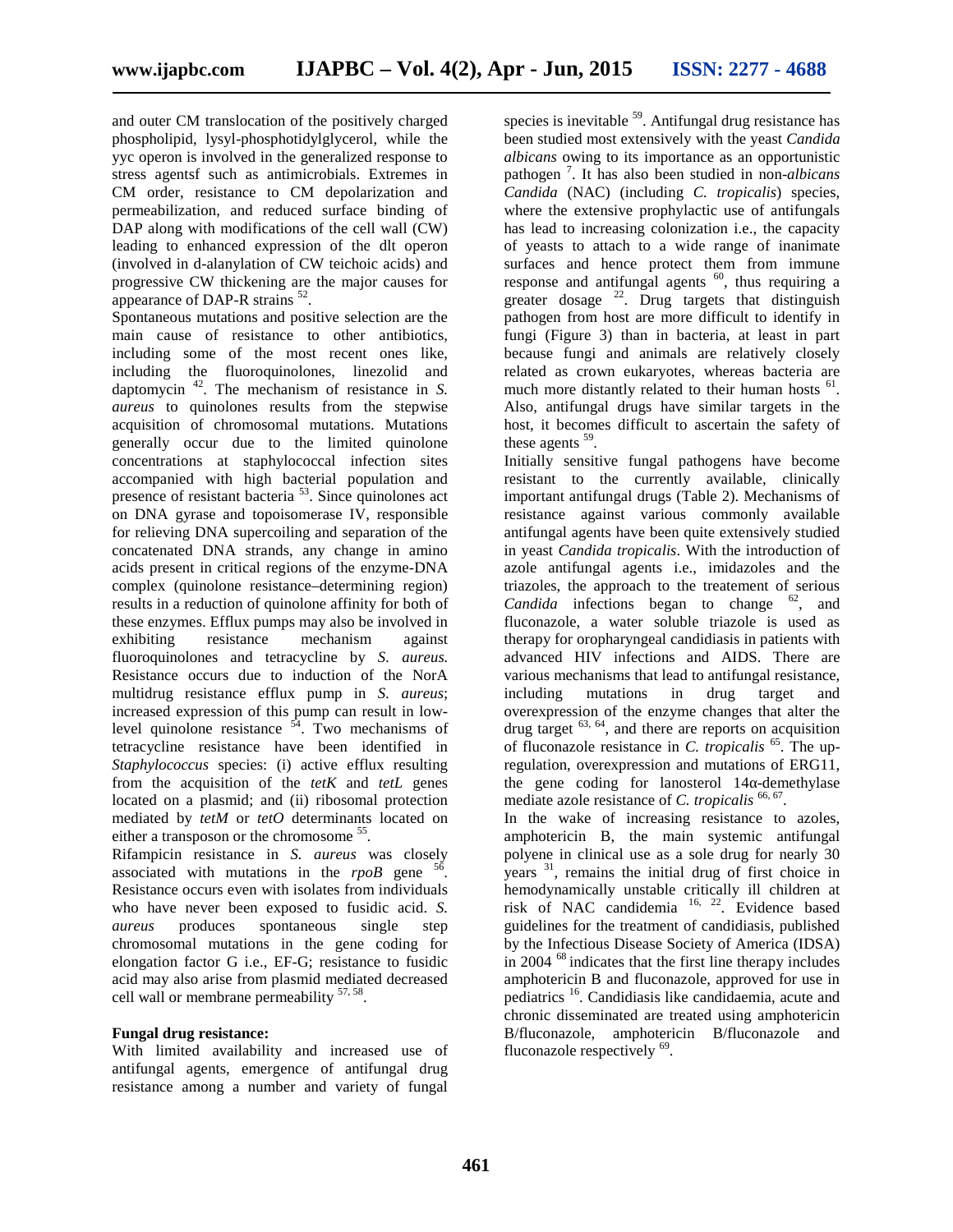| S. No. | <b>Antibacterial agents</b>                                                                                      | <b>Resistance mechanism</b>                                                                                                                                                                                                                                                                                               | <b>References</b> |
|--------|------------------------------------------------------------------------------------------------------------------|---------------------------------------------------------------------------------------------------------------------------------------------------------------------------------------------------------------------------------------------------------------------------------------------------------------------------|-------------------|
| 1.     | Penicillin                                                                                                       | Enzymatic inactivation by <i>blaZ</i> , the gene encoding -lactamase                                                                                                                                                                                                                                                      | 39                |
| 2.     | Methicilin                                                                                                       | Alteration of the target with chromosomally localized <i>mecA</i> gene,<br>responsible for synthesis of penicillin-binding protein 2 that catalyze<br>the transpeptidation reaction necessary for cross-linkage of<br>peptidoglycan chains                                                                                | 36                |
| 3.     | Oxacillin                                                                                                        | -lactamase hyperproduction and one or more PBP (penicillin binding<br>protein) mutations                                                                                                                                                                                                                                  | 42                |
| 4.     | antibiotics<br>Beta-lactam<br>(flucloxacillin,<br>dicloxacillin)                                                 | Mediated by blaZ, the gene that encodes -lactamase                                                                                                                                                                                                                                                                        | 39                |
| 5.     | Fluoroquinolones                                                                                                 | Induction of the NorA multidrug resistance efflux pump $\&$ amino acid<br>changes in critical regions of the enzyme-DNA complex thus, reducing<br>quinolone affinity for both of its targets i.e., DNA gyrase and<br>topoisomerase IV.                                                                                    | 52, 53            |
| 6.     | Lipopeptide Daptomycin                                                                                           | Daptomycin resistance (DAP-R) by progressive accumulation of single<br>nucleotide polymorphisms in the multipeptide resistance factor gene<br>(mprF) and the yycFG components, involved in key cell membrane<br>(CM) events and cell wall modifications                                                                   | 51                |
| 7.     | Cephalosporins (cefazolin,<br>cephalothin<br>and<br>cephalexin)                                                  | <b>Mutations</b><br>in fusA and fusB confer resistance                                                                                                                                                                                                                                                                    | 50                |
| 8.     | Carbapenems                                                                                                      | Resistance to carbapenems develops when bacteria acquire or develop<br>structural changes within their PBPs, when they acquire metallo-beta-<br>lactamases that are capable of rapidly degrading carbapenems, or when<br>changes in membrane permeability arise as a result of loss of specific<br>outer membrane porins. | 43                |
| 9.     | Non<br>beta-lactam<br>antibiotics<br>(macrolides,<br>azalides eg. azithromycin,<br>erythromycin,<br>clindamycin) | Drug efflux mechanism and erythromycin ribosome methylase (erm)<br>confers resistance to macrolides                                                                                                                                                                                                                       | 46                |
| 10.    | Lincosamides-<br>Streptogramin B                                                                                 | Drug efflux mechanism and erythromycin ribosome methylase (erm)                                                                                                                                                                                                                                                           | 46                |
| 11.    | Tetracyclines                                                                                                    | Active efflux resulting from the acquisition of the $tetK$ and $tetL$ genes<br>located on a plasmid; and (ii) ribosomal protection mediated by tetM or<br>$tetO$ determinants located on either a transposon or the chromosome                                                                                            |                   |
| 12.    | Aminoglycosides<br>(neomycin, kanamycin and<br>erythromycin)                                                     | Enzymatic inactivation by genes encoding aminoglycoside-modifying-<br>enzymes (AMEs)                                                                                                                                                                                                                                      | 40                |
| 13.    | Teicoplanin                                                                                                      | Mutation involving the regulation of expression of both polypeptides of<br>PBP2 and a 35-kDa membrane protein.                                                                                                                                                                                                            | 38                |
| 14.    | Glycopeptide<br>(Vancomycin)                                                                                     | More D-Ala-D-Ala residues to bind and trap vancomycin $\&$ conjugal<br>transfer of the vanA operon that allows synthesis of a cell wall precursor<br>that ends in D-Ala-D-Lac dipeptide.                                                                                                                                  | 50                |
| 15.    | Linezolid                                                                                                        | Acquisition of a natural resistance gene, cfr (chloramphenicol-<br>florfenicol resistance)                                                                                                                                                                                                                                | 44, 45            |
| 16.    | Fusidic acid                                                                                                     | Spontaneous single step chromosomal mutations in fusA the gene coding<br>for elongation factor G (EF-G) which is the target of fusidic acid                                                                                                                                                                               | 54, 57            |
|        |                                                                                                                  | action; resistance may also arise from plasmid mediated decreased cell<br>wall or membrane permeability                                                                                                                                                                                                                   |                   |
| 17.    | Rifampicin                                                                                                       | Mutations in the rpoB gene                                                                                                                                                                                                                                                                                                | 55                |

**Table 1** *S. aureus* **resistance to commonly used antibacterial agents**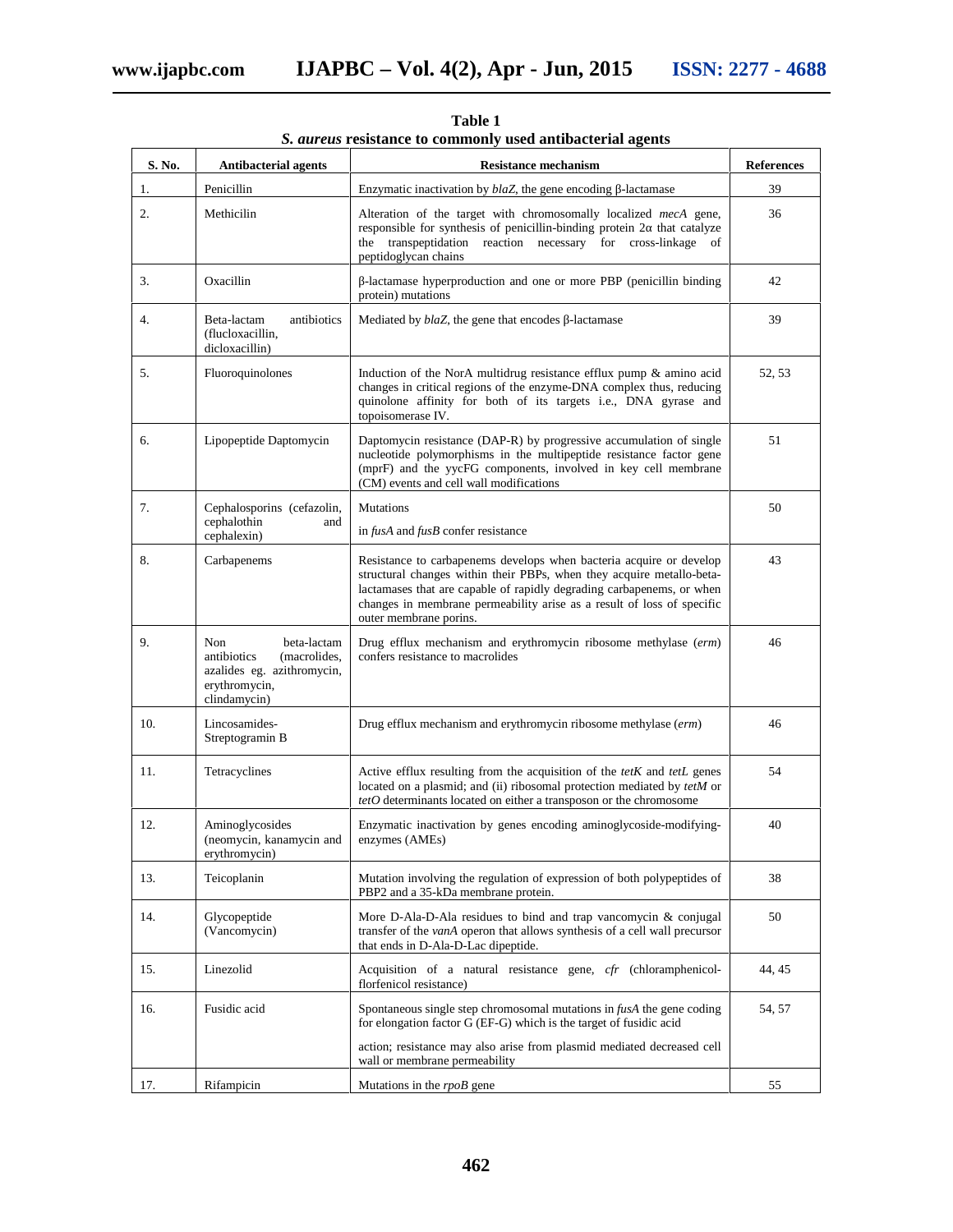| S. No.           | <b>Antifungal agents</b>                                                                     | <b>Resistance mechanism</b>                                                                                                                                                                                                                                        | <b>References</b> |
|------------------|----------------------------------------------------------------------------------------------|--------------------------------------------------------------------------------------------------------------------------------------------------------------------------------------------------------------------------------------------------------------------|-------------------|
| 1.               | antifungal agents<br>Azole<br><i>i.e.</i><br>imidazoles and fluconazole                      | The up-regulation, overexpression and mutations of ERG11,<br>the gene coding for lanosterol 14 -demethylase                                                                                                                                                        | 69.70             |
| $\overline{2}$ . | Polyene<br>antibiotic<br><i>i.e.</i><br>Amphotericin B                                       | Ratio changes of sterol to phospholipids, sterols in polyene<br>bond replacement by weaker bond, such as replacement of<br>ergosterol by 3'-hydroxy or 3-oxosterol, and masking<br>ergosterol which has been formed thus causing a decrease in<br>ergosterol       | 63, 68, 69        |
| $\overline{5}$ . | Flouropyrimidine <i>i.e.</i> , Flucytosine<br>(5 F <sub>C</sub> )                            | Increased transcription of all the genes involved in the de<br>novo pyrimidine biosynthetic pathway (including URA3 i.e.,<br>5-phosphate decarboxylase, ODCase) to<br>orotidine<br>overproduce UMP (uridyl-monophosphate) thus affecting<br>nucleic acid synthesis | 74                |
| 6.               | Echinocandins <i>i.e.</i> , Capsofungin<br>its<br>analogues<br>and<br>i.e.,<br>Pneumocandins | Altered glucan synthesis enzyme complex by mutations in<br>$1,3-$<br>-glucan synthase                                                                                                                                                                              | 63, 73            |

**Table 2** *C. tropicalis* **resistance to commonly used antifungal agents**



**Figure 1 Mechanisms by which microbial cells might develop resistance (Ghannoum and Rice, 1999)<sup>31</sup>**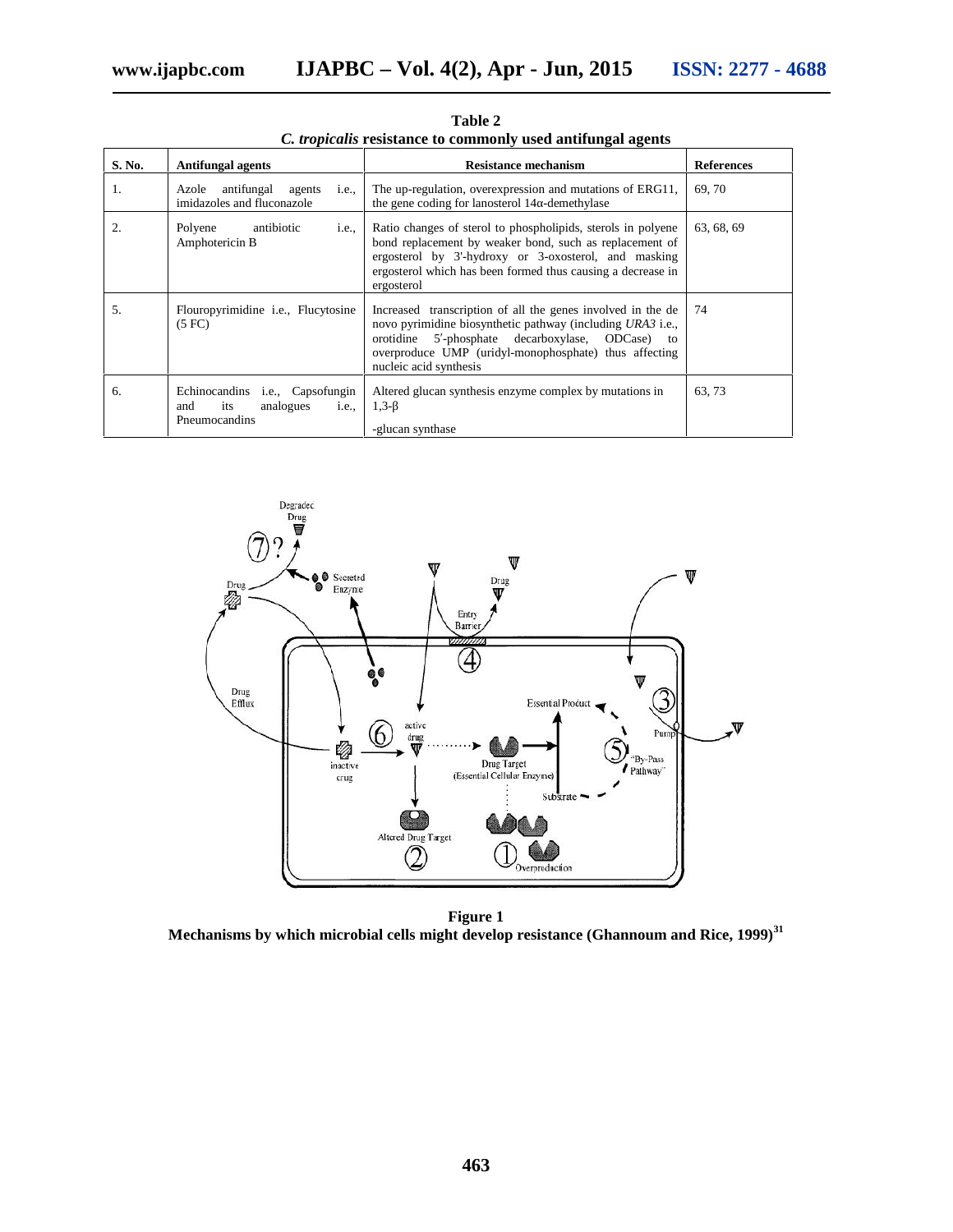

**Figure 2 Target of various antibacterial drugs**



**Figure 3 Target of various antifungal drugs**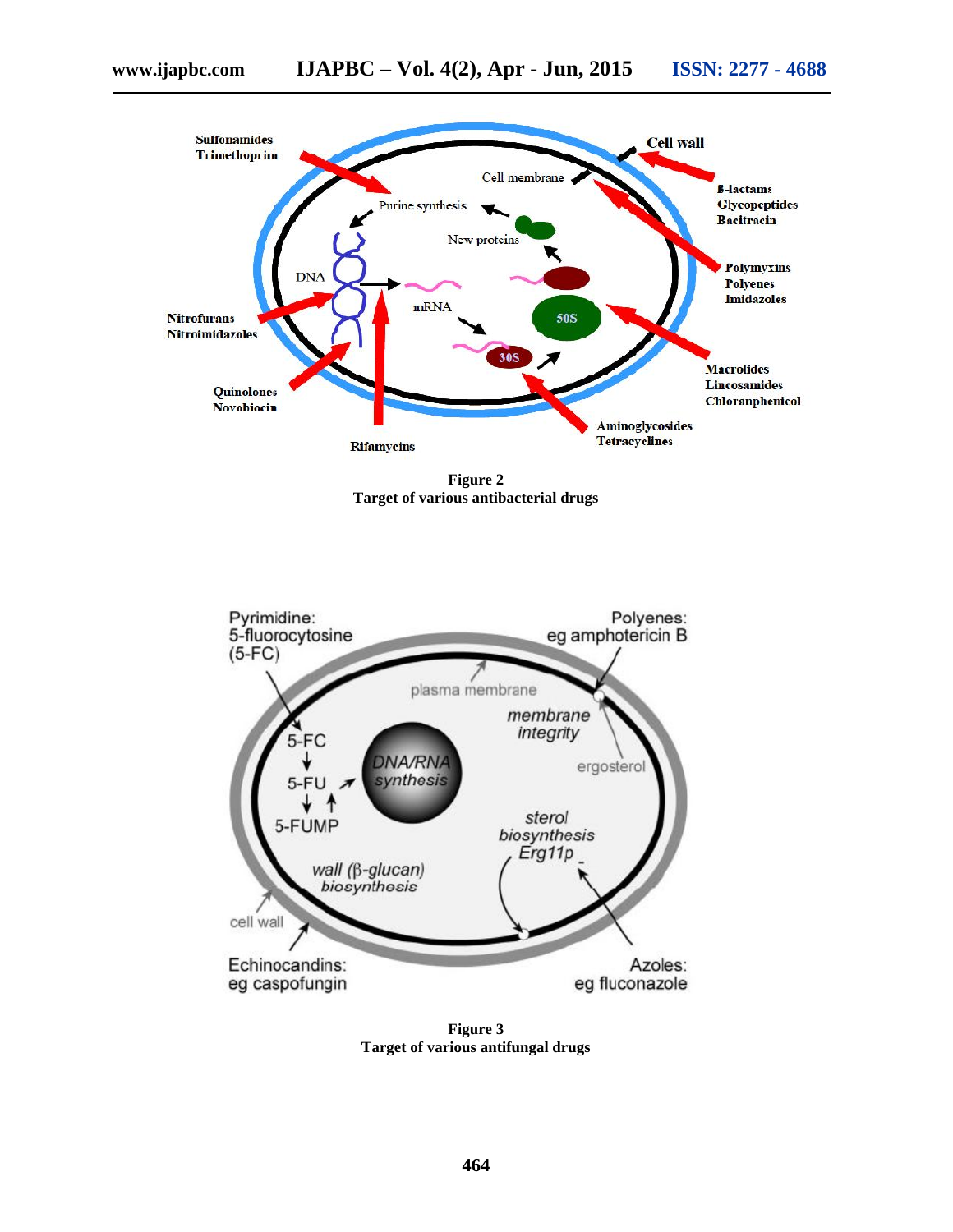However, *C. tropicalis* with mutations of the azole target (Erg11p) with or without alterations of the ergosterol biosynthesis pathway involving defective activity of sterol 14 -demethylase and sterol  $(5,6)$ desaturase lead to azole-polyene cross-resistance between fluconazole, voriconazole and amphotericin  $B<sup>70, 71</sup>$ . According to a recent study, resistance rates for the azole group of antifungal drugs, particularly fluconazole have been found to be more as compared to amphotericin B<sup>72</sup>.

Capsofungin, belonging to the newest cyclic lipopeptides  $69$  also called echinocandins  $\frac{7}{7}$  exhibit activity both *in vivo* and *in vitro* against clinical pathogens like *Candida* sp. IDSA indicated capsofungin as first line treatment of candidiasis in adults <sup>16</sup>. The pneumocandins, echinocandin analogues are cyclic hexapeptides and possess activity against *Candida* sp. among others <sup>73</sup>. The other mechanisms of resistance to antifungal drugs involve the reduction of drug accumulation, prevention of drug entering the cell and activation of the dispensing of cells <sup>64</sup>. Resistance mechanism to echinocandins (Caspofungin, anidulafungin, and micafungin) that has been characterized in *C. tropicalis,* is one of an altered glucan synthesis enzyme complex that shows a decreased sensitivity to inhibition by agents within the class  $74$ .

Flucytosine, the main flouropyrimidine antifungal agent in clinical use offers a limited activity spectrum <sup>10</sup> against some yeast, including *Candida*<sup>31</sup>. One of the resistance mechanisms of *C. tropicalis* against 5 flucytosine (5 FC) consists of increasing the transcription of all the genes involved in the de novo pyrimidine biosynthetic pathway (including *URA3*

#### **REFERENCES**

- 1. Ellis S, Boehm M, Mitchell T, Fungal and fungal-like diseases of plants. Ohio State University Extension Fact Sheet, 2008; PP 401.07.
- 2. Bishop EJ, Howden BP, Treatment of *Staphylococcus aureus* infections: new issues, emerging therapies and future directions. Expert Opinion in Emerging Drugs, 2007; *12*(1): 1-22.
- 3. Pennisi E, The push to pit genomics against fungal pathogens. Science, 2001; *292*(5525), 2273–2274.
- 4. Odds FC, Pathogenic fungi in the 21st century. Trends in Microbiology, 2000; *8*: 200–201.
- 5. Nissapatorn V, Lee C, Fatt QK, Abdullah KA, AIDS related opportunistic infections in hospital Kuala Lumpur. Japanese Journal of Infectious Diseases, 2003; *56*(5-6): 187–192.
- 6. Singer RS, Finch R, Wegener HC, Bywater R, Walters J, Lipsitch M, Antibiotic resistance – the interplay between antibiotic use in animals

i.e., orotidine 5 -phosphate decarboxylase, ODCase) to overproduce UMP (uridyl-monophosphate) thus affecting nucleic acid synthesis<sup>75</sup>.

The allylamine and thiocarbamate antifungal agent as well as cationic peptides possess antifungal activity against *Candida* sp.  $^{76, 77, 78}$ . Limited activity of allylamine terbinafine against *Candida* sp. has been reported <sup>79</sup>. Unusual resistance of *Candida* sp. has also been seen towards cationic antifungal proteins <sup>80</sup>.

#### **CONCLUSION**

The past decade has witnessed a significant increase in the prevalence of resistance to antibacterial as well as antifungal agents. Driven by the increasing importance of opportunistic pathogens and the pharmacological limitations of antibiotic potencies, with resistance compromising the effectiveness of all but the newest, management of microbial infections has become a challenging problem. Thus there is an ever-pressing and critical need to develop innovative therapeutic agents or alternative chemotherapeutic strategies, to combat these evolving pathogens and to replace the invalidated antibiotics, to which bacteria are less likely to become resistant. Therefore the search for new antimicrobial agents through previously unexplored targets with distinctly different chemical structures and mechanism of action from the known antibiotics is imperative.

#### **ACKNOWLEDGEMENTS**

2003; *3*(1): 47-51.

The author is highly thankful to Prof. Rupinder Tewari, Chairperson & Coordinator, Centre for Technology, Panjab University, Chandigarh for proof reading the manuscript. and human beings. Lancet Infectious Diseases,

- 7. Cowen LE, Anderson JB, Kohn LM, Evolution of drug resistance in *Candida albicans*. Annual Review of Microbiology, 2002; *56*: 139–165.
- 8. Petras P, Jubilejni padesaty stafylokok, *Staphylococcus pettenkoferi*. Zpravy CEM (SZU, Praha), 2007; *16*(7): 314-317.
- 9. Levy SB, Marshall B, Antibacterial resistance worldwide: causes, challenges and responses. Nature Medicine, 2004; *10*(12 Suppl): S122- S129.
- 10. Dismukes WE, Introduction to antifungal drugs. Clinical Infectious Diseases, 2000; *30*(4): 653– 657.
- 11. Sexton AC, Howlett BJ, Parallels in fungal pathogenesis on plant and animal hosts. Eukaryotic Cell, 2006; *5*(12): 1941–1949.
- 12. Davies JC, Current and novel antimicrobial approaches. Prog Respir Res Basel Karger, 2006; 34: 180–186.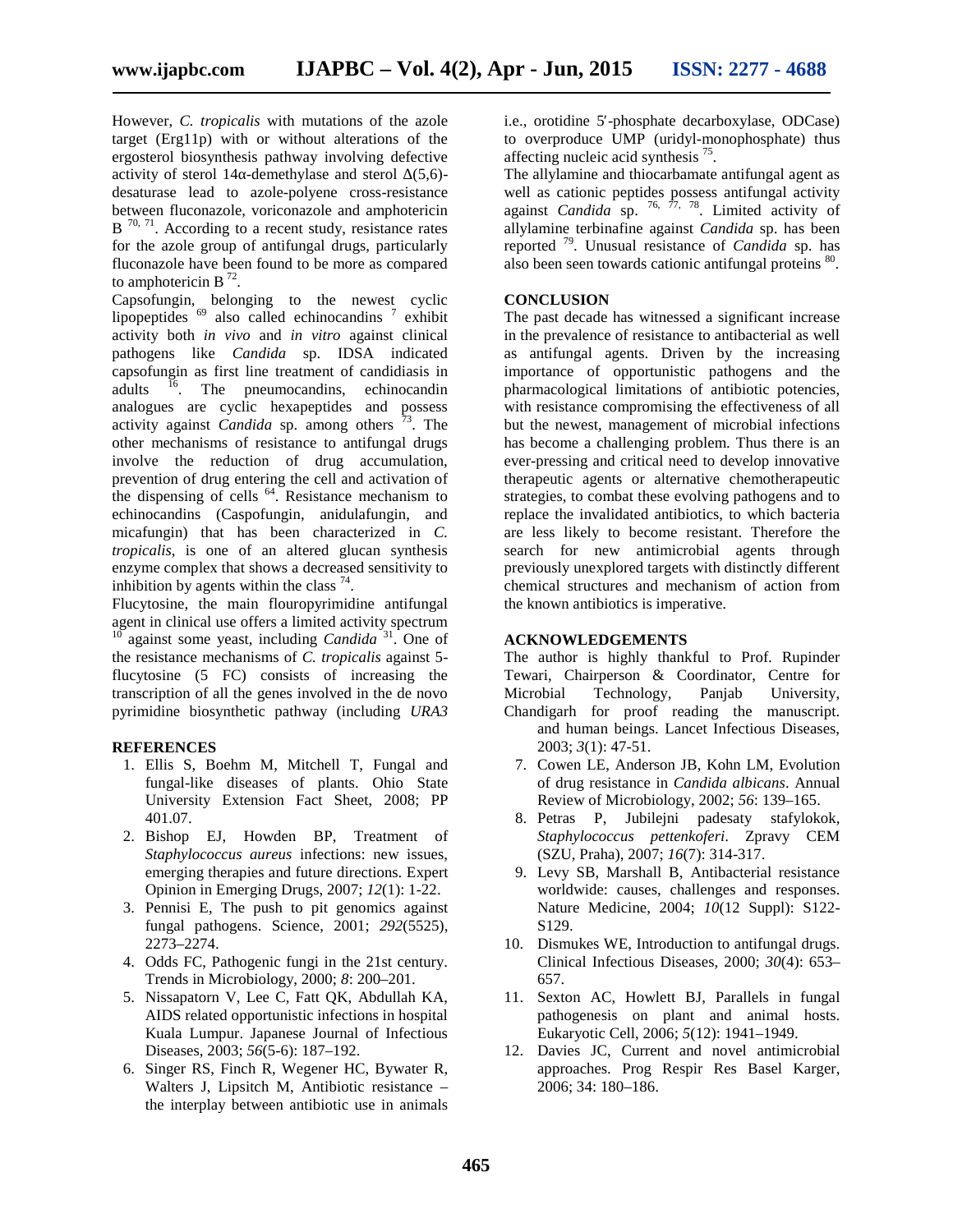- 13. Matouskova I, Janout V, Current knowledge of methicillin-resistant *Staphylococcus aureus* and community-associated methicillin-resistant *Staphylococcus aureus*. Biomed Pap Med Fac Univ Palacky Olomouc Czech Republic, 2008; *152*(2): 191–202.
- 14. Kluytmans J, Van Belkum A, Verbrugh H, Nasal carriage of *Staphylococcus aureus*: Epidemiology, underlying mechanism and assosciated risk. Clinical Microbiological Reviews, 1997; *10*(3): 505-520.
- 15. Gordon LA, *Staphylococcus aureus*: A well armed pathogen. Clinical Infectious Diseases, 1998; *26*(5): 1179-1181.
- 16. Singhi S, Deep A, Invasive candidiasis in pediatric intensive care units. Indian Journal of Pediatrica, 2009; *76*(10): 1033-1044.
- 17. Kaufman D, Strategies for prevention of neonatal invasive candidiasis. Seminars in Perinatology, 2003; *27*(5): 414-424.
- 18. Pfaller MA, Jones RN, Messer SA, Edmond MB, Wenzel RP, National surveillance of nosocomial blood stream infection due to species of *Candida* other than *Candida albicans*: frequency of occurrence and antifungal susceptibility in the SCOPE program. Diagnostic Microbiology and Infectious Disease, 1998; *30*(2): 121-129.
- 19. Ostrosky-Zeichner L, Rex JH, Bennett J, Kullberg BJ, Deeply invasive candidiasis. Infectious Disease Clinics of North America, 2002; *16*(4): 821-835.
- 20. Nikawa H, et al., A novel technique to evaluate the adhesion of *Candida* species to gingival epithelial cells. Mycoses, 2003; *46*(9-10): 384- 389.
- 21. Ruan SY, Hsueh PR, Invasive candidiasis: An overview from Taiwan. Journal of Formosan Medical Association, 2009; *108*(6): 443-451.
- 22. Cheng MF, et al., Risk factors for fatal candidemia caused by *Candida albicans* and non-*albicans Candida* species. BMC Infectious Disease, 2005; *5*(22): 1471-2334.
- 23. Bassetti M, et al., Epidemiological trends in nosocomial candidemia in intensive care. BMC Infectious Diseases, 2006; *6*: 21.
- 24. Sobel JD, The emergence of non-*albicans Candida* species as causes of invasive candidiasis and candidemia. Current Infectious Disease Report, 2006; *8*(6): 427-433.
- 25. Pfaller MA, et al., Bloodstream infections due to *Candida* species: SENTRY antimicrobial surveillance program in North America and Latin America, 1997–1998. Antimicrobial Agents and Chemotherapy, 2000; *44*(3): 747- 751.
- 26. Cheng MF, et al., Distribution and antifungal susceptibility of *Candida* species causing candidemia from 1996 to 1999. Diagnostic Microbiology and Infectious Disease, 2004; *48*(1): 33-37.
- 27. Cannon RD, et al., *Candida albicans* drug resistance – another way to cope with stress. Microbiology, 2007; *153*(10): 3211–3217.
- 28. Swartz MN, Use of antimicrobial agents and drug resistance. New England Journal of Medicine, 1997; *337*: 491-492.
- 29. Fridkin SK, Hill HA, Volkava NV, Edwards JR, Lawton RM, Gaynes RP, Temporal changes in prevalence of antimicrobial resistance in 23 US hospitals. Emerging Infectious Diseases, 2002; *8*: 697-700.
- 30. Giamarellou H, Treatment options for multidrug-resistant bacteria. Expert Reviews in Anti-infective Therapy, 2006; *4*(4): 601-618.
- 31. Ghannoum MA, Rice LB, Antifungal Agents: Mode of action, mechanisms of resistance and correlation of these mechanisms with bacterial resistance. Clinical Microbiol Reviews, 1999; *12*(4): 501–517.
- 32. Diekema DJ, et al., Antimicrobial resistance trends and outbreak frequency in United States hospitals. Clinical Infectious Diseases, 2004; *38*(1): 78-85.
- 33. Fernandes P, Antibacterial discovery and development- the failure of success? Nature Biotechnology, 2006; *24*(12): 1497-1503.
- 34. Tabarez MR, Discovery of the new antimicrobial compound 7-O-malonyl macrolactin A. Doctoral Thesis, 2005.
- 35. Nogueira MA, Diaz G, Andrioli W, Falconi FA, Stangarlin JR, Secondary metabolites from *Diplodia maydis* and *Sclerotium rolfsii* with antibiotic activity. Brazilian Journal of Microbiology, 2006; *37*(1): 14-16.
- 36. Uzair B, Ahmed N, Ahmad VU, Kousar F, A new antibacterial compound produced by an indigenous marine bacteria- fermentation, isolation, and biological activity. Natural Product Research, 2006; *20*(14): 1326-1331.
- 37. Rayner C, Munckhof WJ, Antibiotics currently used in the treatment of infections caused by *Staphylococcus aureus*. Internal Medicine Journal, 2005; *35*(Suppl 2): S3–S16.
- 38. Socha AM, LaPlante KL, Rowley DC, New bisanthraquinone antibiotics and semi-synthetic derivatives with potent activity against clinical *Staphylococcus aureus* and *Enterococcus faecium* isolates. Bioorganic and Medicinal Chemistry, 2006; *14*(24): 8446-8454.
- 39. DeLeo FR, Chambers HF, Reemergence of antibiotic-resistant *Staphylococcus aureus* in the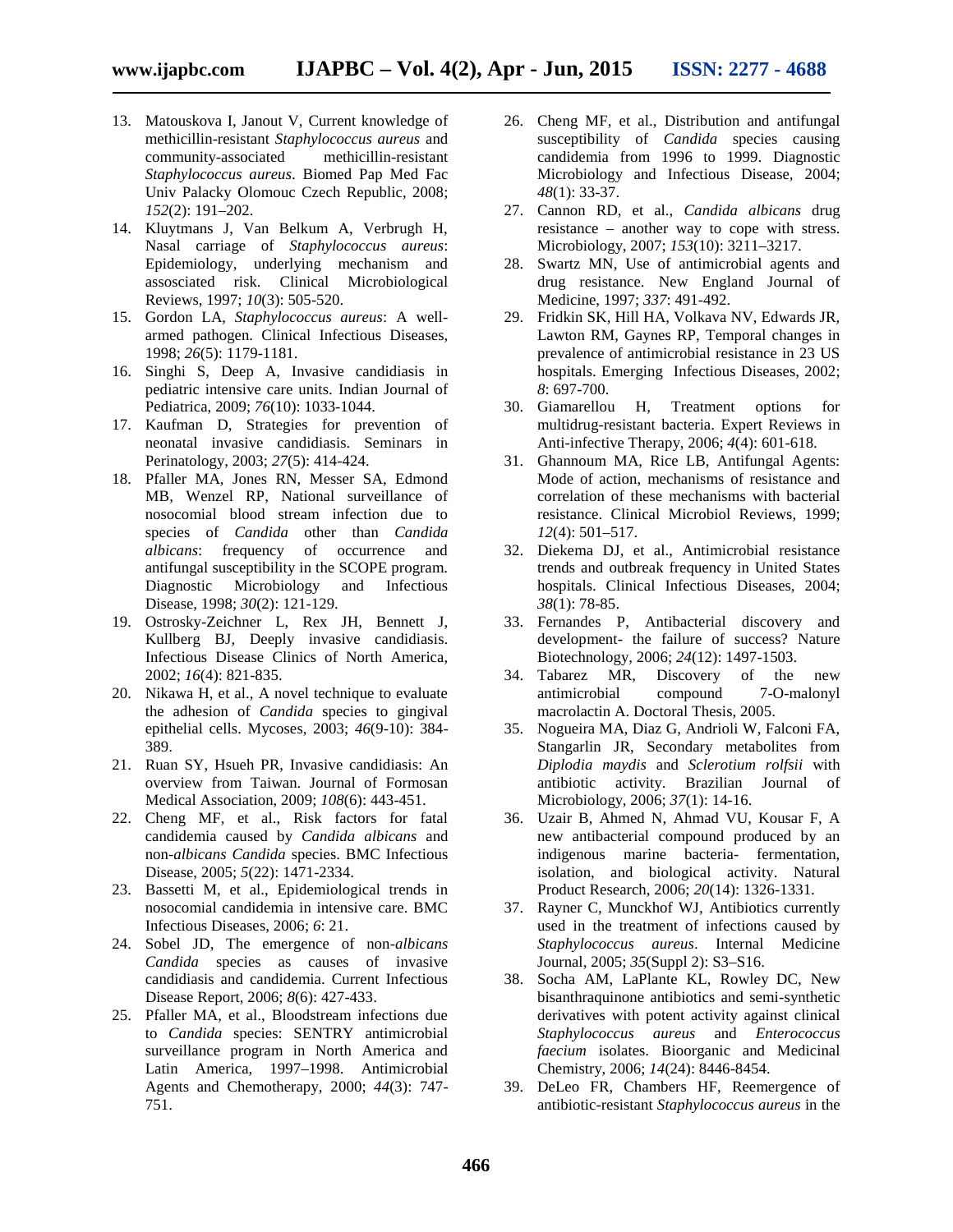genomics era. *J. Clin. Invest.*, 2009; *119*: 2464– 2474.

- 40. Kernodle DS, Mechanisms of resistance to lactam antibiotics, In: Gram-positive pathogens (V.A. Fischetti, R.P. Novick, J.J. Ferretti, D.A. Portnoy, and J.I. Rood, editors). American Society for Microbiology, Washington DC, USA, 2000, 609–620.
- 41. Hauschild T, Sacha P, Wieczorek P, Zalewska M, Kaczyska K, Tryniszewska E, Aminoglycosides resistance in clinical isolates of *Staphylococcus aureus* from a University Hospital in Bialystok, Poland. Folia Histochemica et Cytobiologica, 2008; *46*(2): 225-228.
- 42. Pantosti A, Sanchini A, Monaco M, Mechanisms of antibiotic resistance in *Staphylococcus aureus*. Future Microbiology, 2007; *2*(3): 323-334.
- 43. Skinner S, Murray M, Walus T, Karlowsky JA, Failure of cloxacillin in treatment of a patient with borderline oxacillin-resistant *Staphylococcus aureus* endocarditis. Journal of Clinical Microbiology, 2009; *47*(3): 859–861.
- 44. Zhanel GG, et al., Comparative review of the carbapenems. Drugs, 2007; *67*(7): 1027-1052.
- 45. Mendes RE, Deshpande LM, Castanheira M, DiPersio J, Saubolle MA, Jones RN, First report of *cfr*-mediated resistance to linezolid in human staphylococcal clinical isolates recovered in the United States. Antimicrobial Agents and Chemotherapy, 2008; *52*: 2244*-*2246*.*
- 46. Morales G, et al., Resistance to linezolid is mediated by the *cfr* gene in the first report of an outbreak of linezolid-resistant *Staphylococcus aureus*. Clinical Infectious Diseases, 2010; *50*(6): 821-825.
- 47. Saribas Z, Tunckanat F, Ozcakir O, Ercis S, Investigation of macrolide-lincosamide streptogramin B (MLS(B)) and telithromycin resistance in clinical strains of staphylococci. Mikrobiyoloji Bulteni, 2010; *44*(2): 177-186.
- 48. Sieradzki K, Pinho MG, Tomasz A, Inactivated pbp4 in highly glycopeptide-resistant laboratory mutants of *Staphylococcus aureus*. Journal of Biological Chemistry, 1999; *274*: 18942-18946.
- 49. Murray BE, Vancomycin-resistant enterococcal infections. New England Journal of Medicine, 2000; *342*: 710-721.
- 50. Gonzalez-Zorn B, Courvalin P, *Van*A-mediated high level glycopeptide resistance in MRSA. Lancet Infectious Diseases, 2003; *3*: 67-68.
- 51. Lowy FD, Antimicrobial resistance: the example of *Staphylococcus aureus*. Journal of Clinical Investigation, 2003; *111*(9): 1265– 1273.
- 52. Bayer AS, Schneider T, Sahl H, Mechanisms of daptomycin resistance in *Staphylococcus aureus*: role of the cell membrane and cell wall. Ann. N. Y. Acad. Sci., 2013; *1277*(1): 139–158.
- 53. Hooper DC, Fluoroquinolone resistance among Gram-positive cocci. Lancet Infectious Diseases, 2002; *2*: 530-538.
- 54. Ng EY, Trucksis M, Hooper DC, Quinolone resistance mediated by *nor*A: physiologic characterization and relationship to flqB, a quinolone resistance locus on the *Staphylococcus aureus* chromosome. Antimicrobial Agents and Chemotherapy, 1994; *38*: 1345-1355.
- 55. Bismuth R, Zilhao R, Sakamoto H, Guesdon JL, Courvalin P, Gene heterogeneity for tetracycline resistance in *Staphylococcus* spp. Antimicrobial Agents and Chemotherapy, 1990; *34*: 1611*–* 1614.
- 56. Zhou W, et al., Molecular characterization of rifampicin-resistant *Staphylococcus aureus* isolates in a Chinese teaching hospital from Anhui, China. BMC Microbiology, 2012; *12*: 240.
- 57. Turnidge J, Collignon P, Resistance to fusidic acid. International Journal of Antimicrobial Agents, 1999; *12*(suppl 2): S35–44.
- 58. O'Brien FG, Price C, Grubb WB, Gustafson JE, Genetic characterisation of the fusidic acid and cadmium resistance determinants of *Staphylococcus aureus* plasmid pUB101. Journal of Antimicrobial Chemotherapy, 2002; *50*: 313–321.
- 59. Cowen LE, Predicting the emergence of resistance to antifungal drugs. FEMS Microbiology Letters, 2001; *204*(1): 1-7.
- 60. Hsueh PR, et al., Antifungal susceptibilities of clinical isolates of *Candida* species, *Cryptococcus neoformans* and *Aspergillus* species from Taiwan: Surveillance of multicenter antimicrobial resistance in Taiwan program data from 2003. Antimicrobial Agents and Chemotherapy, 2005; *49*(2): 512–517.
- 61. Baldauf SL, Roger AJ, Wenk-Siefert I, Doolittle WF, A kingdom-level phylogeny of eukaryotes based on combined protein data. Science, 2000; *290*(5493): 972–977.
- 62. Martin MV, The use of fluconazole and itraconazole in the treatment of *Candida albicans* infection: a review. Journal of Antimicrobial Chemotherapy, 1999; *44*: 429- 437.
- 63. Yang YL, Lo HJ, Mechanism of antifungal agent resistance. Journal of Microbiology, Immunology and Infection, 2001; *34*: 79-86.